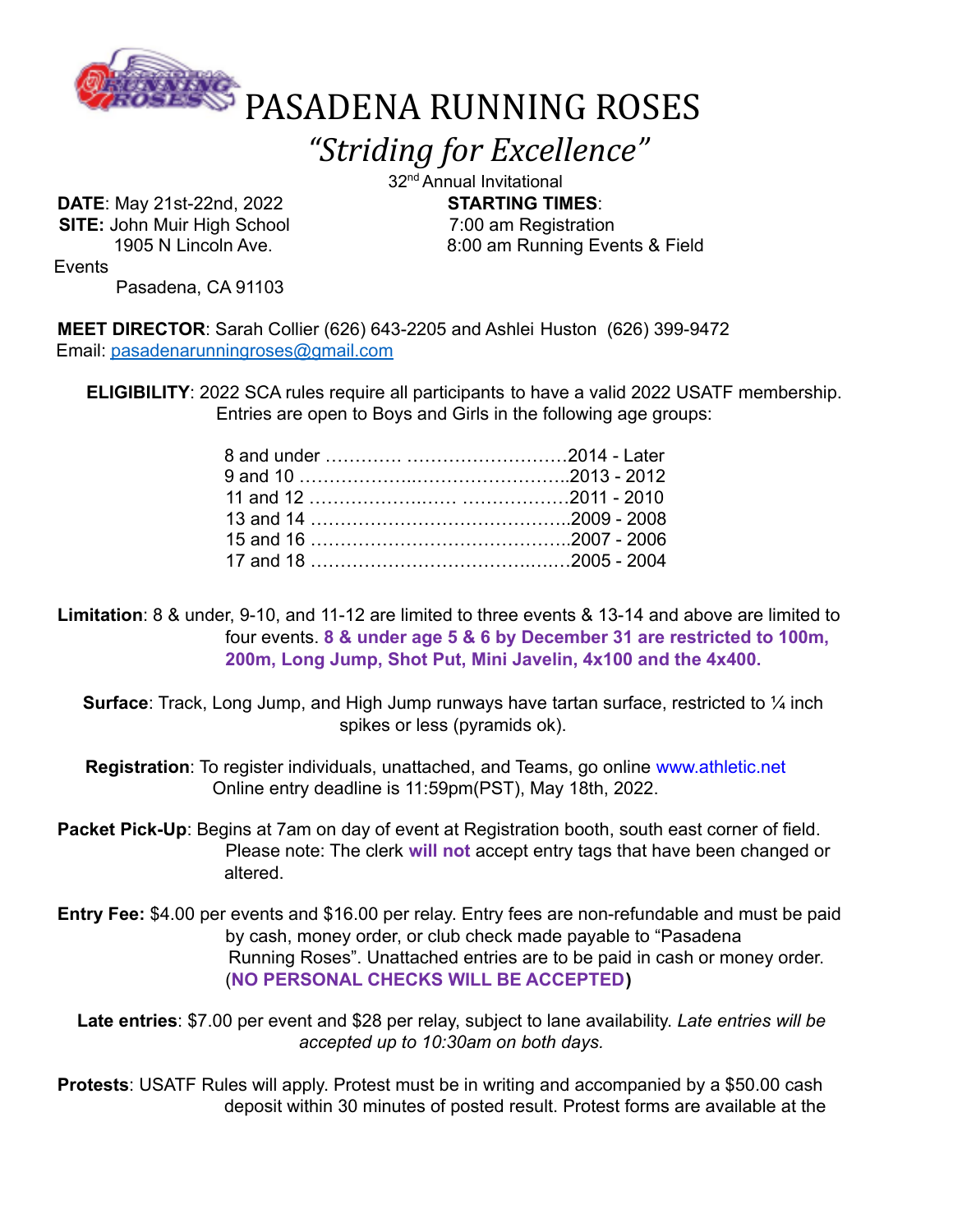#### registration booth. **AWARDS**: Custom medals will be given to the first three places (1st, 2nd and 3rd) in each event. Ribbons will be awarded from 4th to 8th place.

**MEET RESULTS**: Will be posted at the meet and on-line at www.scausatf.org

**CONCESSION**: Breakfast and Lunch, Hot and cold foods, drinks will be available for purchase.

#### **STADIUM INSTRUCTIONS**

**NO SMOKING, GUM, SHELLED NUTS OR SEEDS, HOVER BOARDS SKATE BOARDS, HPETS OR ANIMALS ARE PERMITTED ON SCHOOL GROUNDS! TEAMS AND/OR ATHLETES WILL BE DISQUALIFIED.**

**CHECK-IN**: All Participants in running events must check in at the Clerk of the Course when an event is called. Event check-in will close 10min after 3rd call No Exceptions. Field event participants must report directly to the official on the field in charge of the event when called. The Clerk of the Course will be located north of the track on the baseball field.

**Seating:** Limited bleacher seating. Keep all walkways, fence, and entry gate areas clear. John Muir HS track will be opened on Friday May 17th at 6pm to reserve your sitting area. Please respect restricted areas designated by Pasadena Running Roses.

**Parking:** John Muir's track & football program will be collecting a donation **\$5** for parking. Student parking lot is located at the rear of school on Canada Ave. & Montana St., Limited parking available on surrounding residential streets. The City of Pasadena is strict with parking restriction and WILL ticket & Tow for illegal parking. Please respect all posted parking restrictions PRR will not be liable for illegal parking of its guest

**Uninvited guest**: Please advise all parents and athletes **DO NOT** patron uninvited vendors; ice cream trucks, ice cream carts, or other sales person who have not been authorized to sale at the track meet. Authorized vendors will have a staff pass allowing them to sell items on the property. Sales are prohibited to be performed in the parking lots or adjacent streets.

*We are a non-profit track club who greatly appreciates your support for our Concession stands and invited vendors.*

#### **MEET WILL TAKE PLACE RAIN OR SHINE**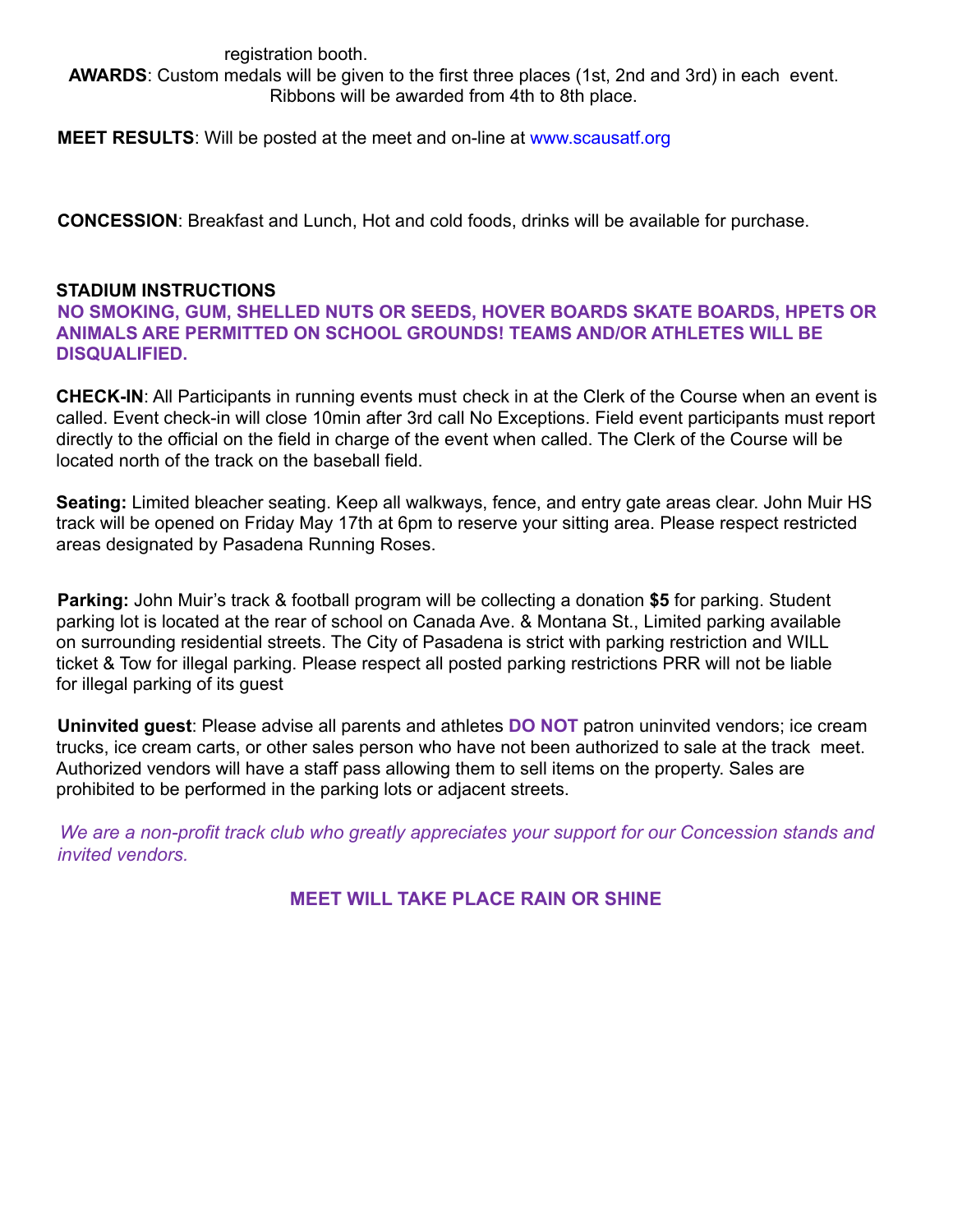

PASADENA RUNNING ROSES

*"Striding for Excellence"*

32<sup>nd</sup> ANNUAL INVITATIONAL

## **ORDER OF EVENTS**

#### **\*\* SATURDAY RUNNING EVENTS START AT 8:00AM \*\***

| 1500M Race Walk  | <b>FINAL</b>      | 9-10 (G), 9-10 (B), 11-12 (G), 11-12<br>(B)              |
|------------------|-------------------|----------------------------------------------------------|
| 3000M Race Walk  | <b>FINAL</b>      | 13-14 (G:B), 15-16 (G:B), 17-18<br>(W:M)                 |
| <b>3000M Run</b> | <b>FINAL</b>      | 11-12 (G:B), 13-14 (G:B), 15-16<br>$(G:B)$ , 17-18 (W:M) |
| 100M Dash        | <b>SEMI FINAL</b> | 8&U (G:B) through 17-18 (W:M)                            |
| 400M Dash        | <b>FINAL</b>      | 7&8 (G:B) through 17-18 (W:M)                            |
| 4X100M Relay     | <b>FINAL</b>      | 8&U (G:B) through 17-18 (W:M)                            |
| 400M Hurdles     | <b>FINAL</b>      | 15-16 (B), 17-18 (M) 15-16 (G),<br>$17-18$ (W)           |
| 200M Hurdles     | <b>FINAL</b>      | 13-14 (G:B)                                              |
| 4x800M Relay     | <b>Final</b>      | 11-12 (G:B) through 15-16 (G:B)                          |

## **\*\* SATUDAY FIELD EVENTS START AT 8:00AM \*\***

| <b>High Jump</b>             | $11-12(G)$ , 11-12(B), 13-14(G), 13-14(B) |
|------------------------------|-------------------------------------------|
| <b>Finn Flyer Javelin</b>    | $11-12(G)$ , 11-12(B)                     |
| Javelin (follows Finn Flyer) | $17-18(W:M), 13-14(G:B), 15-16(G:B)$      |
| Long Jump (Pit 1)            | $9-10(G)$ , 17-18(W), 15-16(G), 13-14(G)  |
| Long Jump (Pit 2)            | $9-10(B)$ , 17-18(M), 15-16(B), 13-14(B)  |
| Shot Put (Pit 1)             | 13-14(G), 11-12(G), 17-18(W)              |
| Shot Put (Pit 2)             | 13-14(B), 11-12(B), 17-18(M)              |